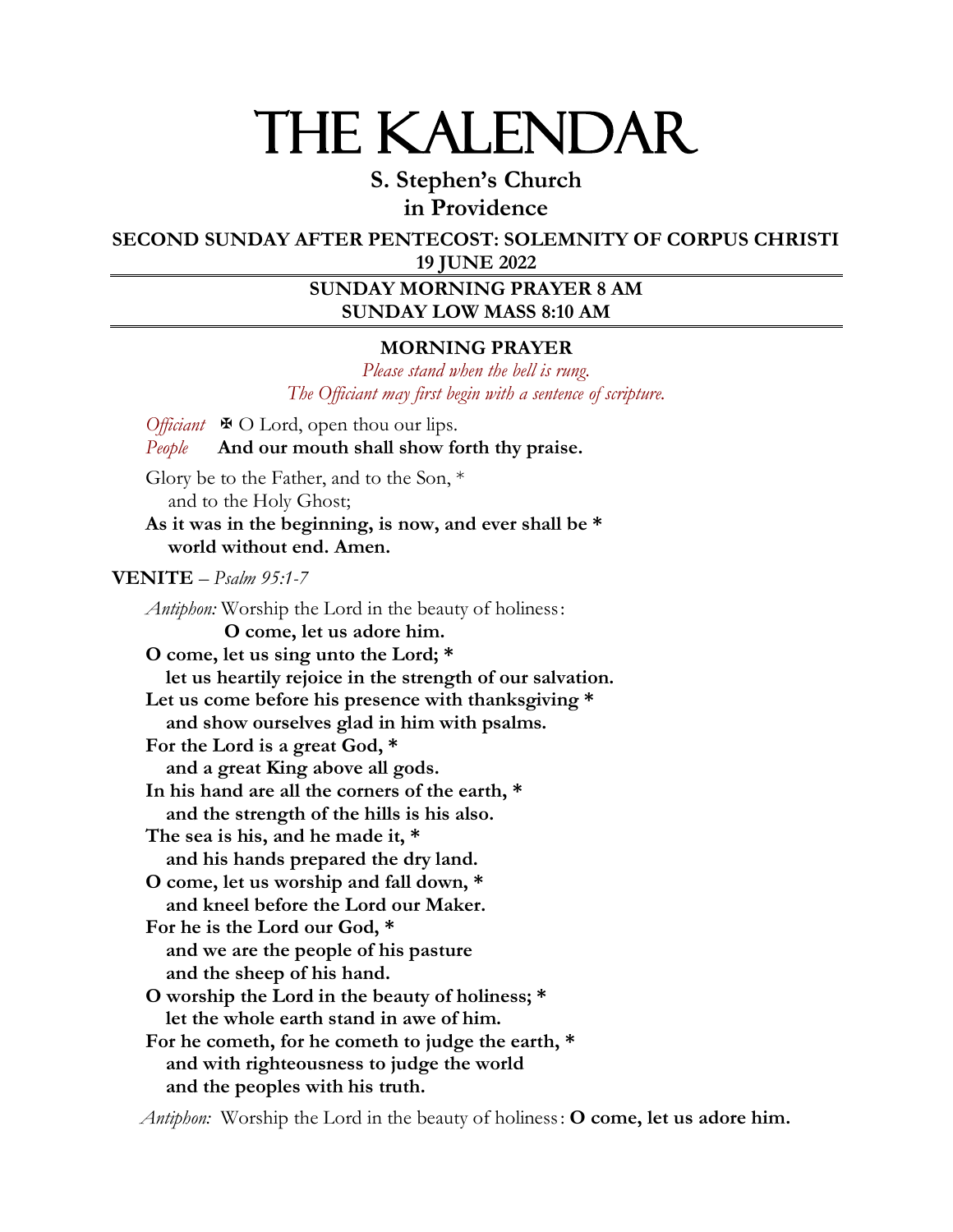#### **PSALM 116 –** *Dilexi, quoniam*

11 What reward shall I give unto the LORD

\* for all the benefits that he hath done unto me?

12 **I will receive the cup of salvation,** 

#### **\* and call upon the Name of the LORD.**

13 I will pay my vows now in the presence of all his people:

\* right dear in the sight of the LORD is the death of his saints.

## 14 **Behold, O LORD, how that I am thy servant;**

**\* I am thy servant, and the son of thine handmaid; thou hast broken my bonds in sunder.** 

15 I will offer to thee the sacrifice of thanksgiving,

\* and will call upon the Name of the LORD.

16 **I will pay my vows unto the LORD, in the sight of all his people, \* in the courts of the LORD'S house; even in the midst of thee, O Jerusalem. Praise the LORD.**

Glory be to the Father, and to the Son \* and to the Holy Ghost.

**As it was in the beginning, is now, and ever shall be \* world without end. Amen.**

#### **FIRST READING –** *Genesis 14: 18-20 (Please be seated)*

And Melchiz′edek king of Salem brought out bread and wine; he was priest of God Most High. And he blessed him and said, "Blessed be Abram by God Most High, maker of heaven and earth; and blessed be God Most High, who has delivered your enemies into your hand!" And Abram gave him a tenth of everything.

 *Reader* The Word of the Lord. *People* **Thanks be to God.**

#### **TE DEUM LAUDAMUS** *(Please stand)*

**We praise thee, O God; we acknowledge thee to be the Lord. All the earth doth worship thee, the Father everlasting. To thee all Angels cry aloud, the Heavens and all the Powers therein. To thee Cherubim and Seraphim continually do cry: Holy, holy, holy, Lord God of Sabaoth; Heaven and earth are full of the majesty of thy glory. The glorious company of the apostles praise thee. The goodly fellowship of the prophets praise thee. The noble army of martyrs praise thee. The holy Church throughout all the world doth acknowledge thee, the Father, of an infinite majesty, thine adorable, true, and only Son, also the Holy Ghost the Comforter.**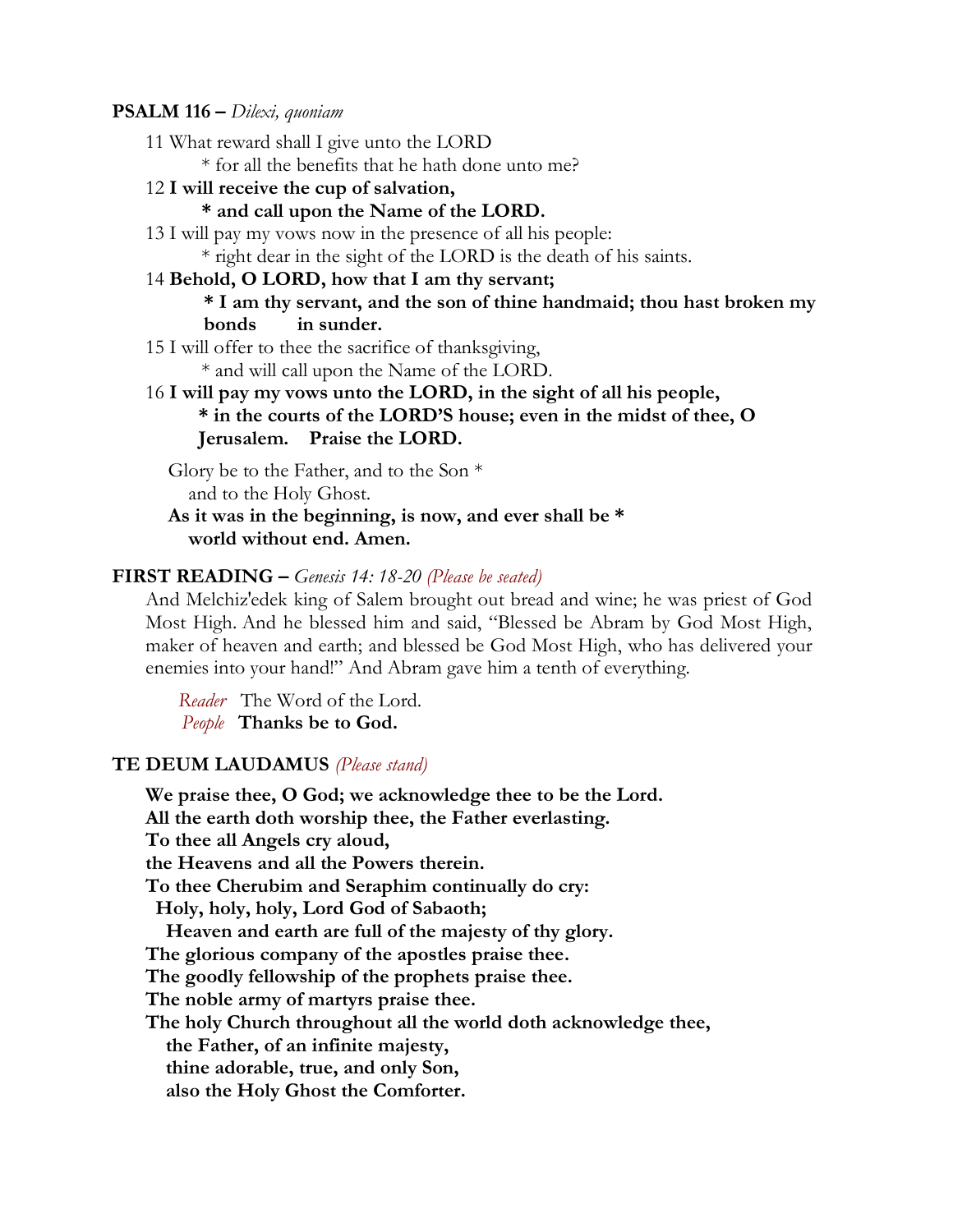**Thou art the King of glory, O Christ. Thou art the everlasting Son of the Father. When thou tookest upon thee to deliver man, thou didst humble thyself to be born of a Virgin. When thou hadst overcome the sharpness of death, thou didst open the kingdom of heaven to all believers. Thou sittest at the right hand of God, in the glory of the Father. We believe that thou shalt come to be our judge. We therefore pray thee, help thy servants, whom thou hast redeemed with thy precious blood. Make them to be numbered with thy saints, in glory everlasting.**

## **THE SUFFRAGES** *(Please remain standing)*

*Officiant* The Lord be with you. *People* **And with thy Spirit.**

*Officiant* Let us pray.

- V. O Lord, save thy people and bless thine heritage;
- R. **Govern them and lift them up for ever.**
- V. Day by day we magnify thee;
- R. **And we worship thy Name ever, world without end.**
- V. Vouchsafe, O Lord, to keep us this day without sin;
- R. **O Lord, have mercy upon us, have mercy upon us.**
- V. O Lord, let thy mercy be upon us;
- R. **As our trust is in thee.**
- V. O Lord, in thee have I trusted;
- R. **Let me never be confounded.**

## **A COLLECT FOR SUNDAYS**

O God, who makest us glad with the weekly remembrance of the glorious resurrection of thy Son our Lord: Grant us this day such blessing through our worship of thee, that the days to come may be spent in thy favor; through the same Jesus Christ our Lord. **Amen.**

## **INTERCESSIONS**

## **Anglican Cycle of Prayer**

## **Intercession Paper for the Confraternity of the Blessed Sacrament**

## **Intercession Paper for the Guild of All Souls**

 $\mathbf \Psi$  May their souls, and the souls of all the faithful departed, through the mercy of God, rest in peace. **Amen.**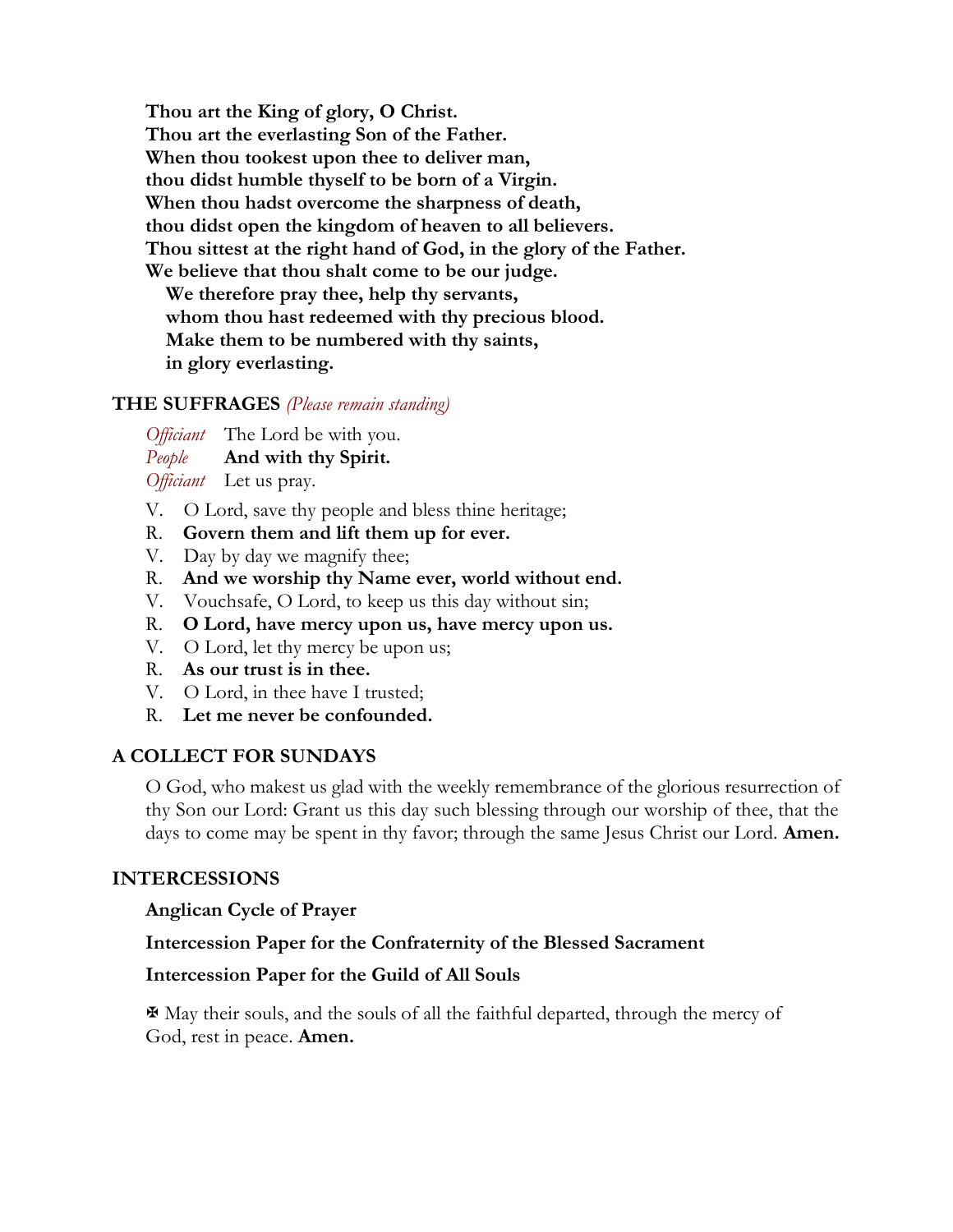## **CONCLUDING VERSICLES**

|        | Officiant The Lord be with you. |
|--------|---------------------------------|
| People | And with thy Spirit.            |

*Officiant* Let us bless the Lord. *People* **Thanks be to God.** 

 The grace of our Lord Jesus Christ, and the love of God, and the fellowship of the Holy Ghost, be with us all evermore.

**Amen.** *2 Corinthians 13:14*

## **LOW MASS**

*The Liturgy begins immediately after the conclusion of Morning Prayer.*

## **THE OPENING RITE**

## **OPENING ACCLAMATION** *(Standing)*

*Celebrant* Blessed be God: Father, Son, and Holy Spirit. *People* **And blessed be his kingdom, now and for ever. Amen.**

## **COLLECT FOR PURITY** *(Standing)*

Almighty God, unto whom all hearts are open, all desires known, and from whom no secrets are hid: Cleanse the thoughts of our hearts by the inspiration of thy Holy Spirit, that we may perfectly love thee, and worthily magnify thy holy Name; through Christ our Lord. **Amen.**

## **SUMMARY OF THE LAW** *(Standing)*

Hear what our Lord Jesus Christ saith: Thou shalt love the Lord thy God with all thy heart, and with all thy soul, and with all thy mind. This is the first and great commandment. And the second is like unto it: Thou shalt love thy neighbor as thyself. On these two commandments hang all the Law and the Prophets.

#### **KYRIE ELEISON** *(Standing)*

Kyrie eleison. **Kyrie eleison.** Kyrie eleison. **Christe eleison.** Christe eleison. **Christe eleison.** Kyrie eleison. **Kyrie eleison.** Kyrie eleison.

#### **GLORIA IN EXCELSIS**

Glory be to God on high, and in earth peace, good will towards men. We praise thee, we bless thee, we worship thee, we glorify thee. We give thanks to thee for thy great glory. O Lord God, heavenly king, God the Father Almighty. O Lord, the only begotten Son Jesus Christ; O Lord God, Lamb of God, Son of the Father, that takest away the sins of the world, have mercy upon us. Thou that takest away the sins of the world, receive our prayer. Thou that sittest at the right hand of God the Father, have mercy upon us. For thou only art holy; thou only art the Lord; thou only, O Christ, with the Holy Ghost  $\mathbb F$  art most high in the glory of God the Father. **Amen.**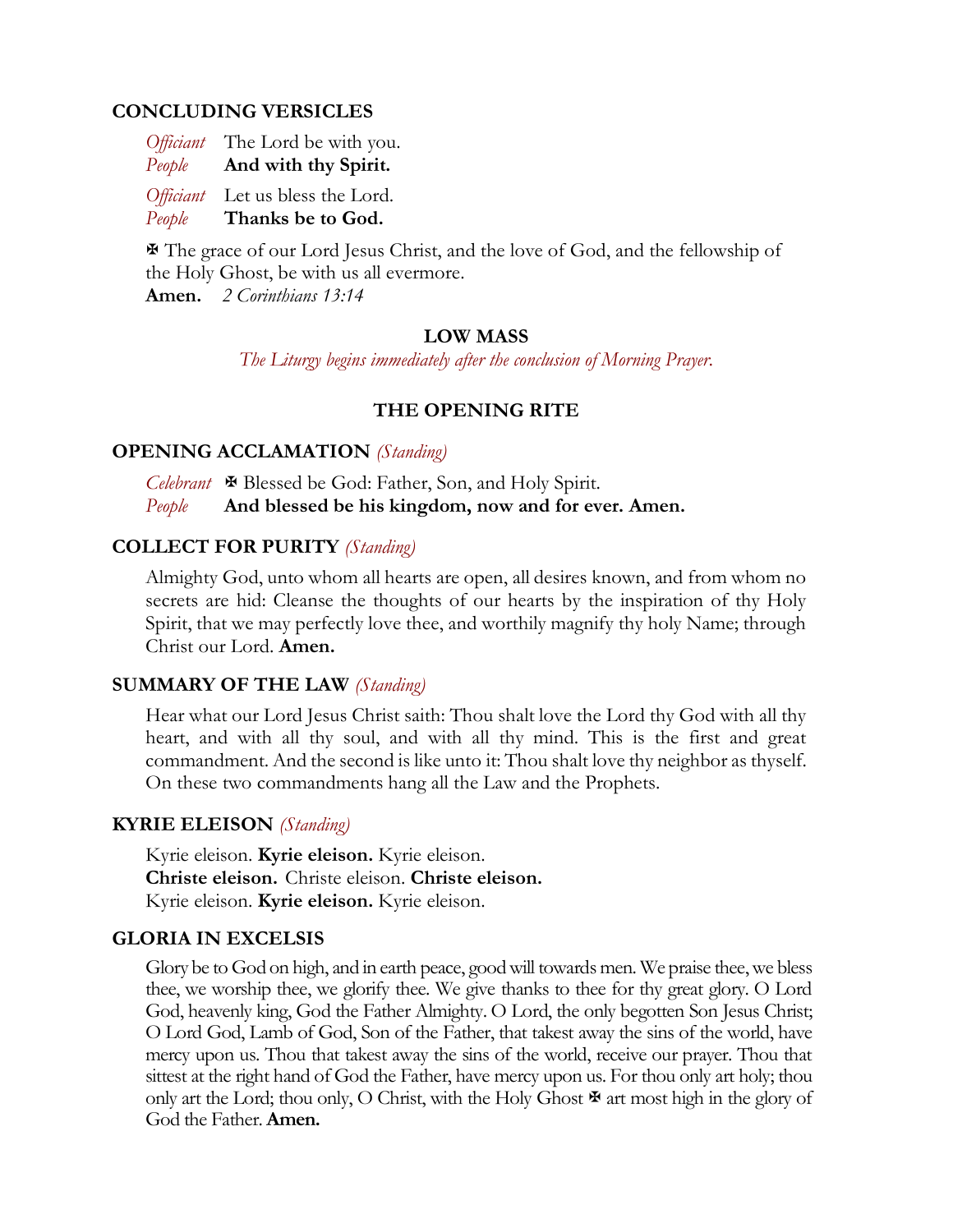## **COLLECT OF THE DAY** *(Please remain standing)*

*Celebrant* The Lord be with you.  *People* **And with thy spirit.** *Celebrant* Let us pray.

God our Father, whose Son our Lord Jesus Christ in a wonderful Sacrament hath left unto us a memorial of his passion: Grant us so to venerate the sacred mysteries of his Body and Blood, that we may ever perceive within ourselves the fruit of his redemption; who liveth and reigneth with thee and the Holy Spirit, one God, for ever and ever. **Amen.**

## **THE LITURGY OF THE WORD**

## **EPISTLE READING –** *1 Corinthians 11: 23-26*

For I received from the Lord what I also delivered to you, that the Lord Jesus on the night when he was betrayed took bread, and when he had given thanks, he broke it, and said, "This is my body which is for you. Do this in remembrance of me." In the same way also the cup, after supper, saying, "This cup is the new covenant in my blood. Do this, as often as you drink it, in remembrance of me." For as often as you eat this bread and drink the cup, you proclaim the Lord's death until he comes.

 *Reader* The Word of the Lord. *People* **Thanks be to God.**

## **THE HOLY GOSPEL** – *Luke 9: 11b-17*

*Celebrant* The Lord be with you. *People* **And with thy spirit.** *Celebrant*  $\mathbf{\Psi}$  The Holy Gospel of our Lord Jesus Christ according to Luke. *People* **Glory be to thee, O Lord.**

When the crowds learned it, they followed him; and he welcomed them and spoke to them of the kingdom of God, and cured those who had need of healing. Now the day began to wear away; and the twelve came and said to him, "Send the crowd away, to go into the villages and country round about, to lodge and get provisions; for we are here in a lonely place." But he said to them, "You give them something to eat." They said, "We have no more than five loaves and two fish—unless we are to go and buy food for all these people." For there were about five thousand men. And he said to his disciples, "Make them sit down in companies, about fifty each." And they did so, and made them all sit down. And taking the five loaves and the two fish he looked up to heaven, and blessed and broke them, and gave them to the disciples to set before the crowd. And all ate and were satisfied. And they took up what was left over, twelve baskets of broken pieces.

*Celebrant* The Gospel of the Lord. *People* **Praise be to thee, O Christ.**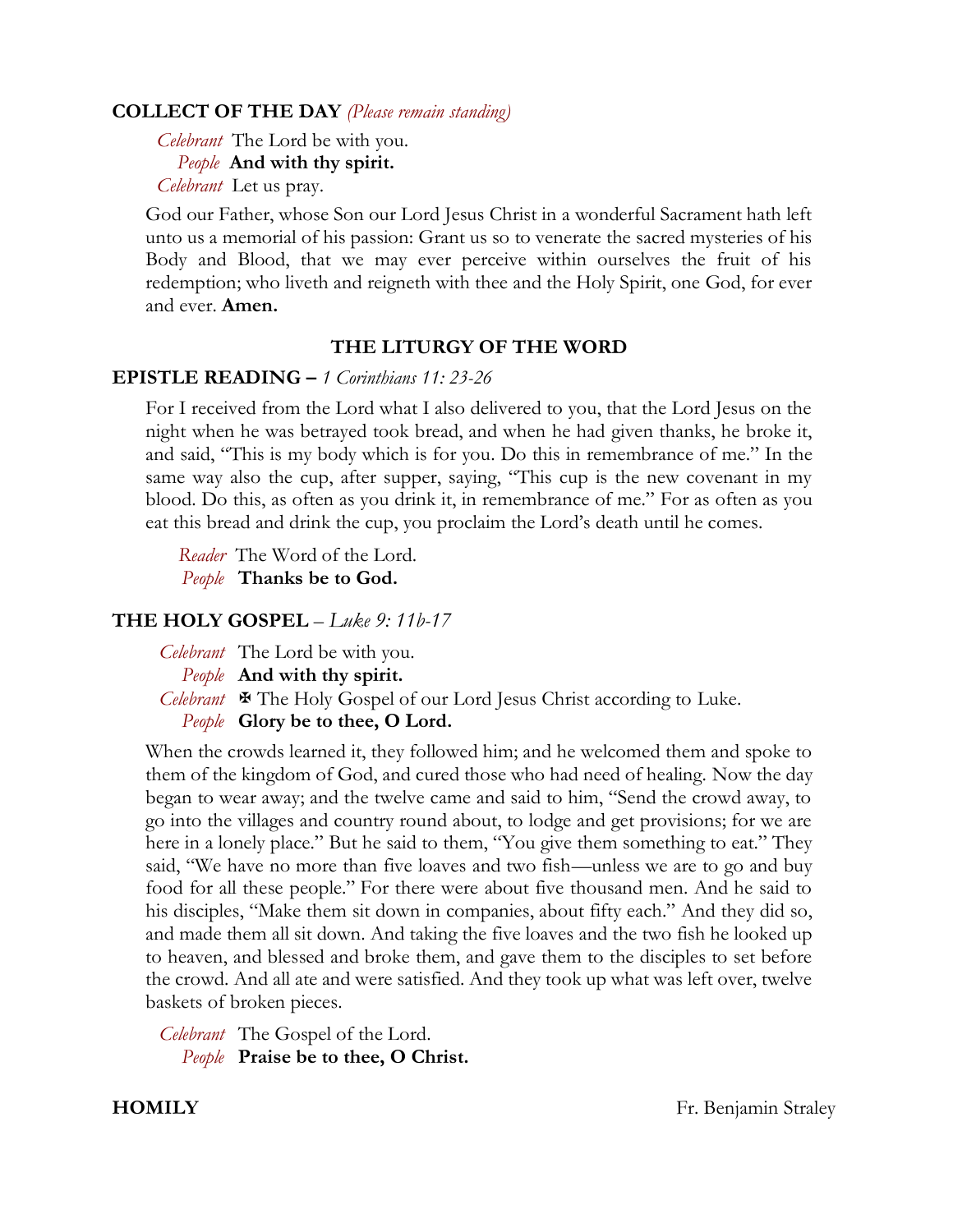#### **NICENE CREED** *(Please stand)*

I believe in one God,  **the Father Almighty, maker of heaven and earth, and of all things visible and invisible; And in one Lord Jesus Christ, the only-begotten Son of God, begotten of his Father before all worlds, God of God, Light of Light, very God of very God, begotten, not made, being of one substance with the Father; by whom all things were made; who for us men and for our salvation came down from heaven, and was incarnate by the Holy Ghost of the Virgin Mary,** *(Genuflect or*  **and was made man;** *bow)*  **and was crucified also for us under Pontius Pilate; he suffered and was buried; and the third day he rose again according to the Scriptures, and ascended into heaven, and sitteth on the right hand of the Father; and he shall come again, with glory, to judge both the quick and the dead; whose kingdom shall have no end. And I believe in the Holy Ghost the Lord, and Giver of Life, who proceedeth from the Father and the Son; who with the Father and the Son together is worshiped and glorified; who spake by the Prophets. And I believe one holy Catholic and Apostolic Church; I acknowledge one Baptism for the remission of sins; and I look for the resurrection of the dead, and the life of the world to come. Amen.**

## **PARISH INTERCESSIONS LIST** *(Please remain standing)*

#### **CONFESSION OF SIN** *(Kneel after exhortation)*

*The Celebrant says the following*

Let us humbly confess our sins unto Almighty God.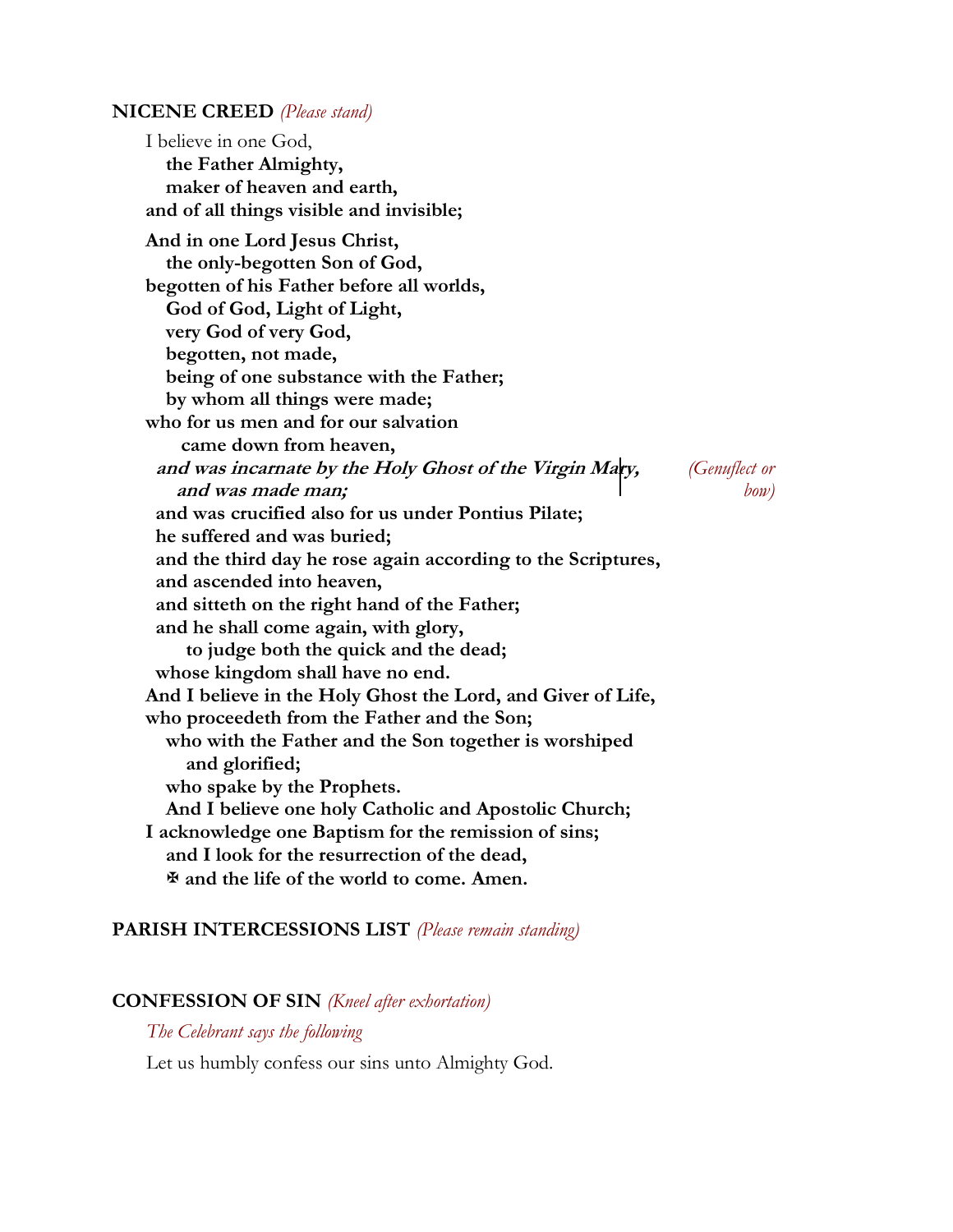## *Celebrant and People*

**Almighty God, Father of our Lord Jesus Christ, maker of all things, judge of all men: We acknowledge and bewail our manifold sins and wickedness, which we from time to time most grievously have committed, by thought, word, and deed, against thy divine Majesty, provoking most justly thy wrath and indignation against us. We do earnestly repent, and are heartily sorry for these our misdoings; the remembrance of them is grievous unto us, the burden of them is intolerable. Have mercy upon us, have mercy upon us, most merciful Father; for thy Son our Lord Jesus Christ's sake, forgive us all that is past; and grant that we may ever hereafter serve and please thee in newness of life, to the honor and glory of thy Name; through Jesus Christ our Lord. Amen.**

## **ABSOLUTION**

## *The Celebrant stands and says*

Almighty God, our heavenly Father, who of his great mercy hath promised forgiveness of sins to all those who with hearty repentance and true faith turn unto him, have mercy upon you,  $\mathcal F$  pardon and deliver you from all your sins, confirm and strengthen you in all goodness, and bring you to everlasting life; through Jesus Christ our Lord. **Amen.**

## **THE PEACE**

*Celebrant* The Peace of the Lord be always with you. *People* **And with thy spirit.**

*Announcements may be made.*

## **THE LITURGY OF THE EUCHARIST**

## **OFFERTORY PRAYERS** *(Please be seated)*

*Celebrant* Blessed art thou, Lord God of all creation; through thy goodness we have this bread to offer, which earth hath given and human hands have made. It will become for us the bread of life.

*People* **Blessed be God for ever.**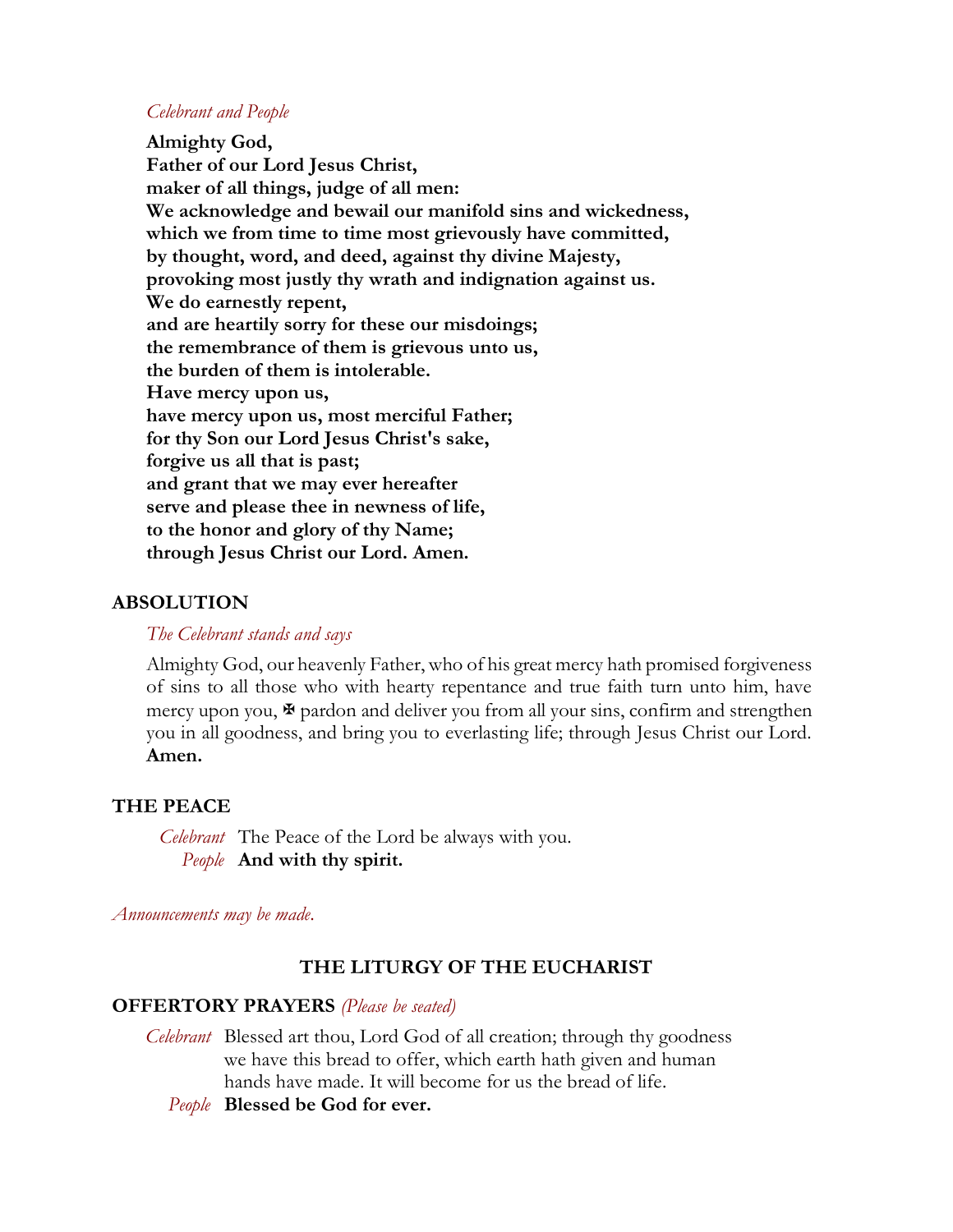*Celebrant* Blessed art thou, Lord God of all creation; through thy goodness we have this wine to offer: fruit of the vine and work of human hands. It will become our spiritual drink.

*People* **Blessed be God for ever.**

## **ORATE, FRATRES** *(Please stand)*

- *Celebrant* Pray, my brothers and sisters, that this my sacrifice and yours may be acceptable to God, the Father Almighty.
	- *People* **May the Lord receive this Sacrifice at thy hands, to the praise** **and glory of his Name, both to our benefit, and that of all his holy Church.**

## **SURSUM CORDA & PREFACE** *(Standing)*

| Celebrant The Lord be with you.                 |
|-------------------------------------------------|
| <i>People</i> And with thy spirit.              |
| Celebrant Lift up your hearts.                  |
| <i>People</i> We lift them up unto the Lord.    |
| Celebrant Let us give thanks unto our Lord God. |
| People It is meet and right so to do.           |

It is very meet, right, and our bounden duty, that we should at all times, and in all places, give thanks unto thee, O Lord, holy Father, almighty, everlasting God. Because in the mystery of the Word made flesh, thou hast caused a new light to shine in our hearts, to give the knowledge of thy glory in the face of thy Son Jesus Christ our Lord. Therefore with Angels and Archangels, and with all the company of heaven, we laud and magnify thy glorious Name; evermore praising thee, and saying,

## **SANCTUS ET BENEDICTUS** *(Standing)*

**Holy, holy, holy, Lord God of Hosts: Heaven and earth are full of thy Glory. Glory be to thee, O Lord Most High. Blessed is he that cometh in the name of the Lord. Hosanna in the highest.**

#### **EUCHARISTIC PRAYER II** *(Kneeling or standing)*

All glory be to thee, O Lord our God, for that thou didst create heaven and earth, and didst make us in thine own image; and, of thy tender mercy, didst give thine only Son Jesus Christ to take our nature upon him, and to suffer death upon the cross for our redemption. He made there a full and perfect sacrifice for the whole world; and did institute, and in his holy Gospel command us to continue, a perpetual memory of that his precious death and sacrifice, until his coming again.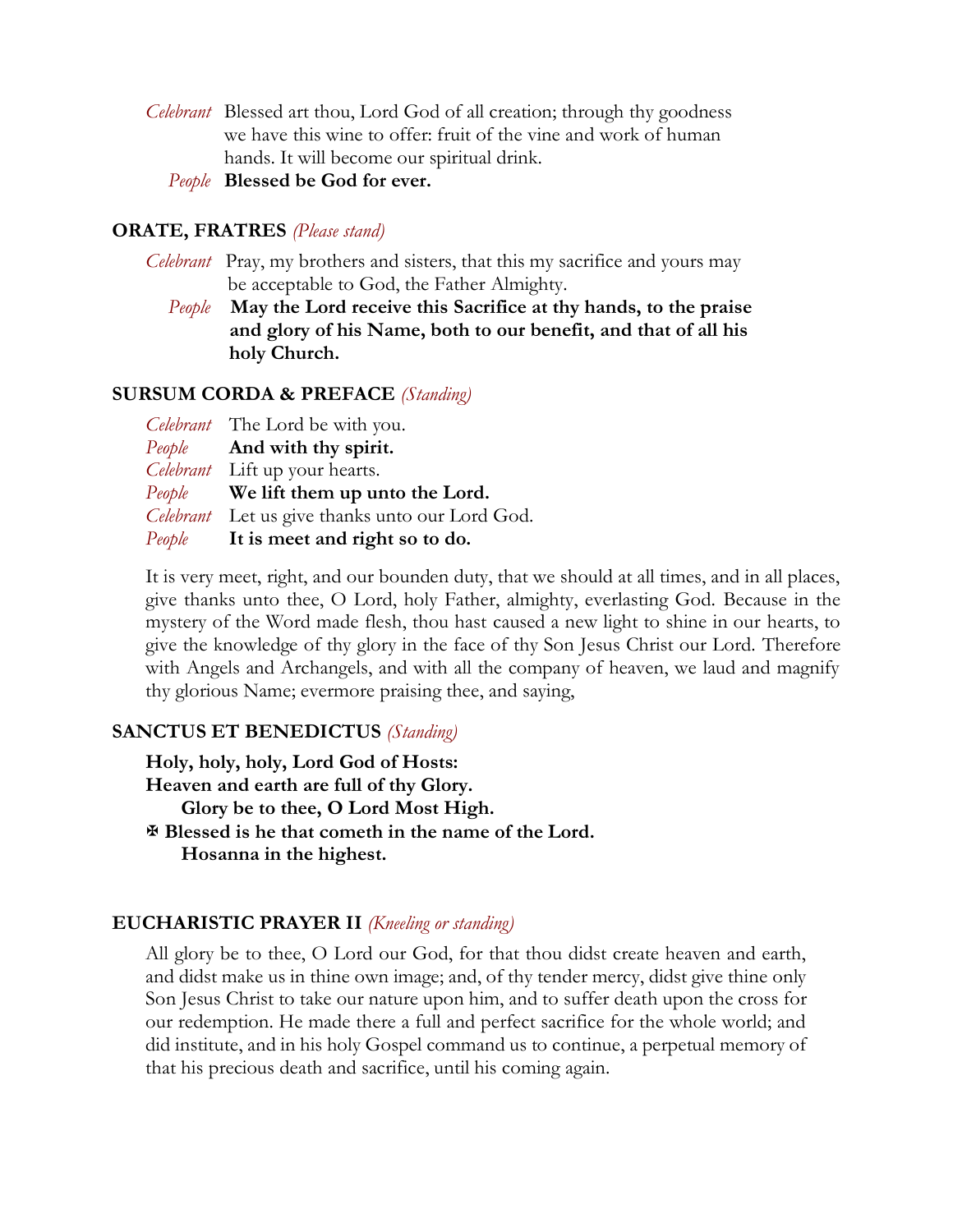For in the night in which he was betrayed, he took bread; and when he had given thanks to thee, he broke it, and gave it to his disciples, saying, "Take, eat,

# THIS IS MY BODY, WHICH IS GIVEN FOR YOU. Do this in remembrance of me."

¥

Likewise, after supper, he took the cup; and when he had given thanks, he gave it to them, saying, "Drink this, all of you;

FOR THIS IS MY BLOOD OF THE NEW COVENANT WHICH IS SHED FOR YOU, AND FOR MANY, FOR THE REMISSION OF SINS.

Do this, as oft as ye shall drink it, in remembrance of me."

#### **K**

Wherefore, O Lord and heavenly Father, we thy people do celebrate and make, with these thy holy gifts which we now offer unto thee, the memorial thy Son hath commanded us to make; having in remembrance his blessed passion and precious death, his mighty resurrection and glorious ascension; and looking for his coming again with power and great glory.

And we most humbly beseech thee, O merciful Father, to hear us, and, with thy Word and Holy Spirit, to bless and sanctify these gifts of bread and wine, that they may be unto us the Body and Blood of thy dearly-beloved Son Jesus Christ.

And we earnestly desire thy fatherly goodness to accept this our sacrifice of praise and thanksgiving, whereby we offer and present unto thee, O Lord, our selves, our souls and bodies. Grant, we beseech thee, that all who partake of this Holy Communion may worthily receive the most precious Body and Blood of thy Son Jesus Christ, and be filled with thy  $\mathcal{F}$  grace and heavenly benediction; and also that we and all thy whole Church may be made one body with him, that he may dwell in us, and we in him; through the same Jesus Christ our Lord;

 By whom, and with whom, and in whom, in the unity of the Holy Ghost all honor and glory be unto thee, O Father Almighty, world without end. **AMEN.**

# **THE LORD'S PRAYER** *(Kneeling)*

And now, as our Savior Christ hath taught us, we are bold to say,

**Our Father, who art in heaven, hallowed be thy Name, thy kingdom come, thy will be done, on earth as it is in heaven. Give us this day our daily bread. And forgive us our trespasses, as we forgive those who trespass against us.**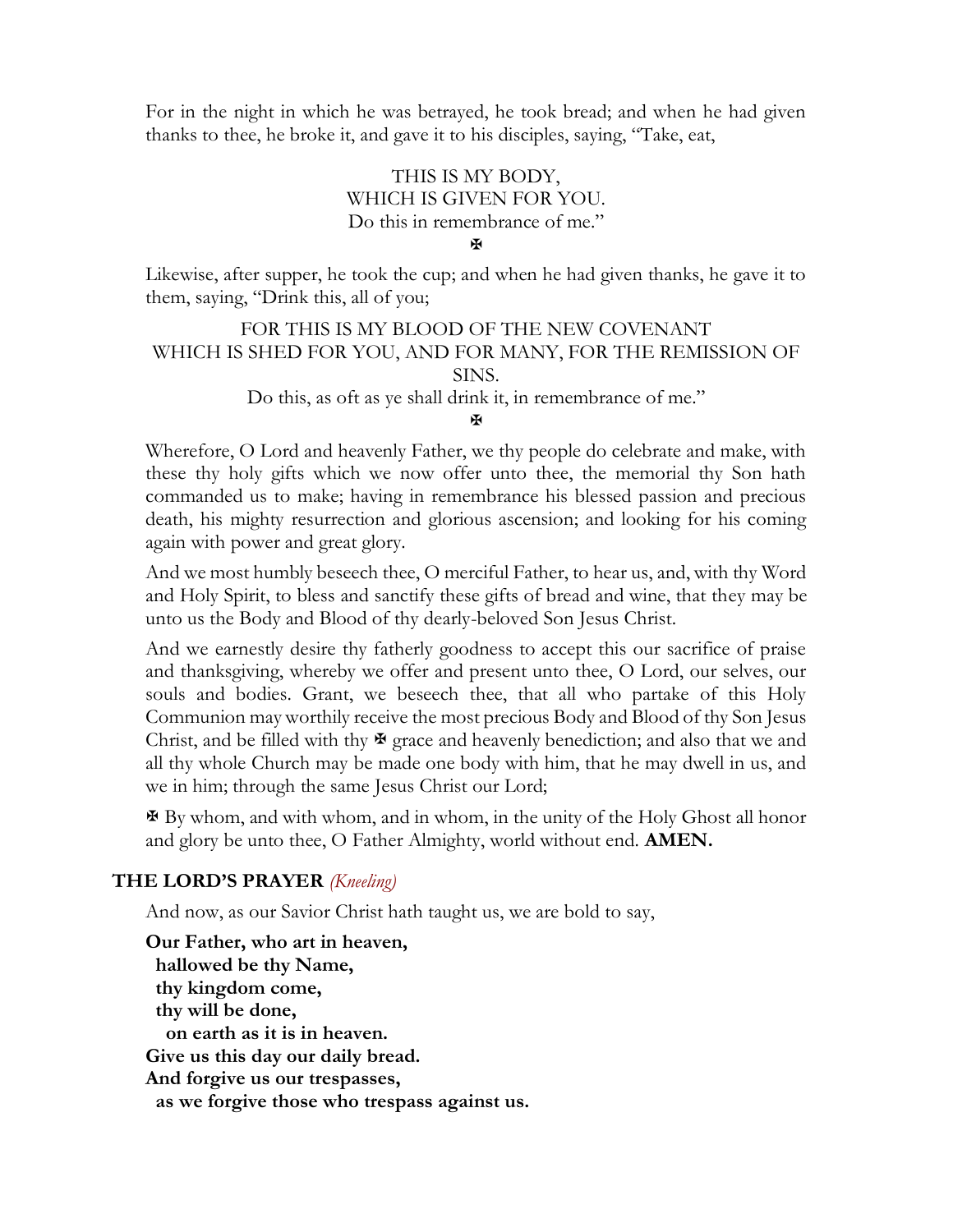**And lead us not into temptation, but deliver us from evil. For thine is the kingdom, and the power, and the glory, for ever and ever. Amen.**

## **THE BREAKING OF THE BREAD** *(Kneeling)*

Christ our Passover is sacrificed for us; **Therefore let us keep the feast.**

## **AGNUS DEI** *(Kneeling)*

O Lamb of God, **that takest away the sins of the world, have mercy upon us. O Lamb of God, that takest away the sins of the world, have mercy upon us. O Lamb of God, that takest away the sins of the world, grant us thy peace.**

# **PRAYER OF HUMBLE ACCESS** *(Kneeling)*

We do not presume **to come to this thy Table, O merciful Lord, trusting in our own righteousness, but in thy manifold and great mercies. We are not worthy so much as to gather up the crumbs under thy Table. But thou art the same Lord whose property is always to have mercy. Grant us therefore, gracious Lord, so to eat the Flesh of thy dear Son Jesus Christ, and to drink his Blood, that our sinful bodies may be made clean by his Body, and our souls washed through his most precious Blood, and that we may evermore dwell in him, and he in us. Amen.**

## **INVITATION TO COMMUNION: ECCE AGNUS DEI** *(Kneeling)*

*Celebrant*  $\mathbf{\Phi}$  Behold the Lamb of God. Behold him that taketh away the sins of the world. *People* **Lord, I am not worthy that thou shouldest come under my roof, but speak the word only, and my soul shall be healed.**

## **THE ADMINISTRATION OF HOLY COMMUNION**

*All baptized Christians are welcome to receive the Eucharist at the Lord's Table. Gluten-free wafers are available. If you are not receiving, you are invited to come forward for a blessing (indicated by crossing your arms over your chest). If you have not been baptized, and find yourself drawn to Jesus Christ and life in him, please let one of our clergy know. We would be honored to have a conversation with you about the possibility of baptism, or any other questions. Baptism and life in the Body of Christ is open to all.*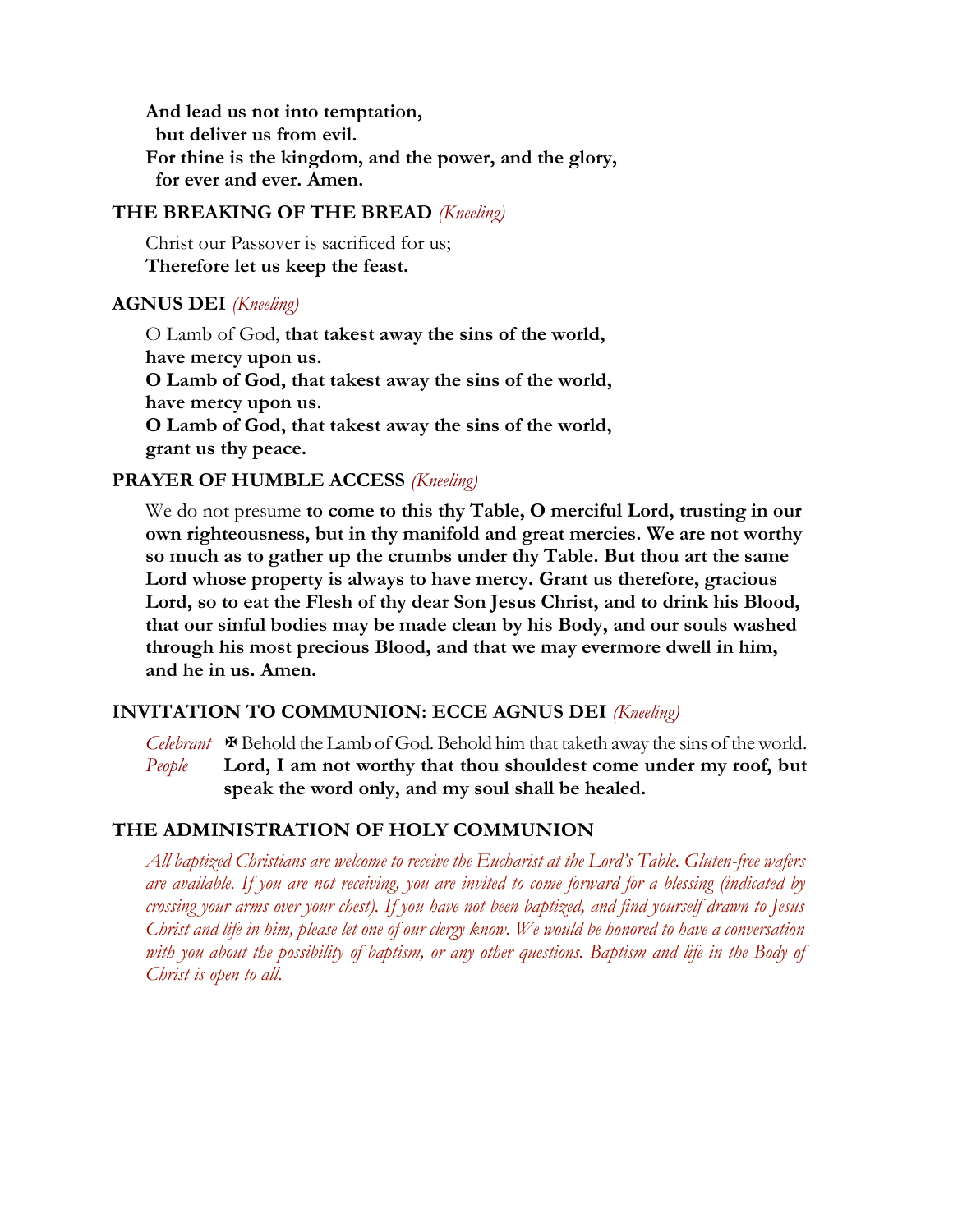## **THE CLOSING RITE**

#### **POST-COMMUNION PRAYER** *(Please kneel)*

*Celebrant* Let us pray.

Almighty and everliving God, **we most heartily thank thee for that thou dost feed us, in these holy mysteries, with the spiritual food of the most precious Body and Blood of thy Son our Savior Jesus Christ; and dost assure us thereby of thy favor and goodness towards us; and that we are very members incorporate in the mystical body of thy Son, the blessed company of all faithful people; and are also heirs, through hope, of thy everlasting kingdom. And we humbly beseech thee, O heavenly Father, so to assist us with thy grace, that we may continue in that holy fellowship, and do all such good works as thou hast prepared for us to walk in; through Jesus Christ our Lord, to whom with thee and the Holy Ghost, be all honor and glory, world without end. Amen.**

#### **BLESSING**

.

*Celebrant* The Lord be with you. *People* **And with thy Spirit.**

The peace of God, which passeth all understanding, keep your hearts and minds in the knowledge and love of God, and of his Son Jesus Christ our Lord; and the blessing of God Almighty,  $\mathcal F$  the Father, the Son, and the Holy Ghost, be amongst you, and remain with you always**. Amen.**

#### **DISMISSAL** *(Please stand)*

 *Celebrant* Go in peace to love and serve the Lord. *People* **Thanks be to God.**